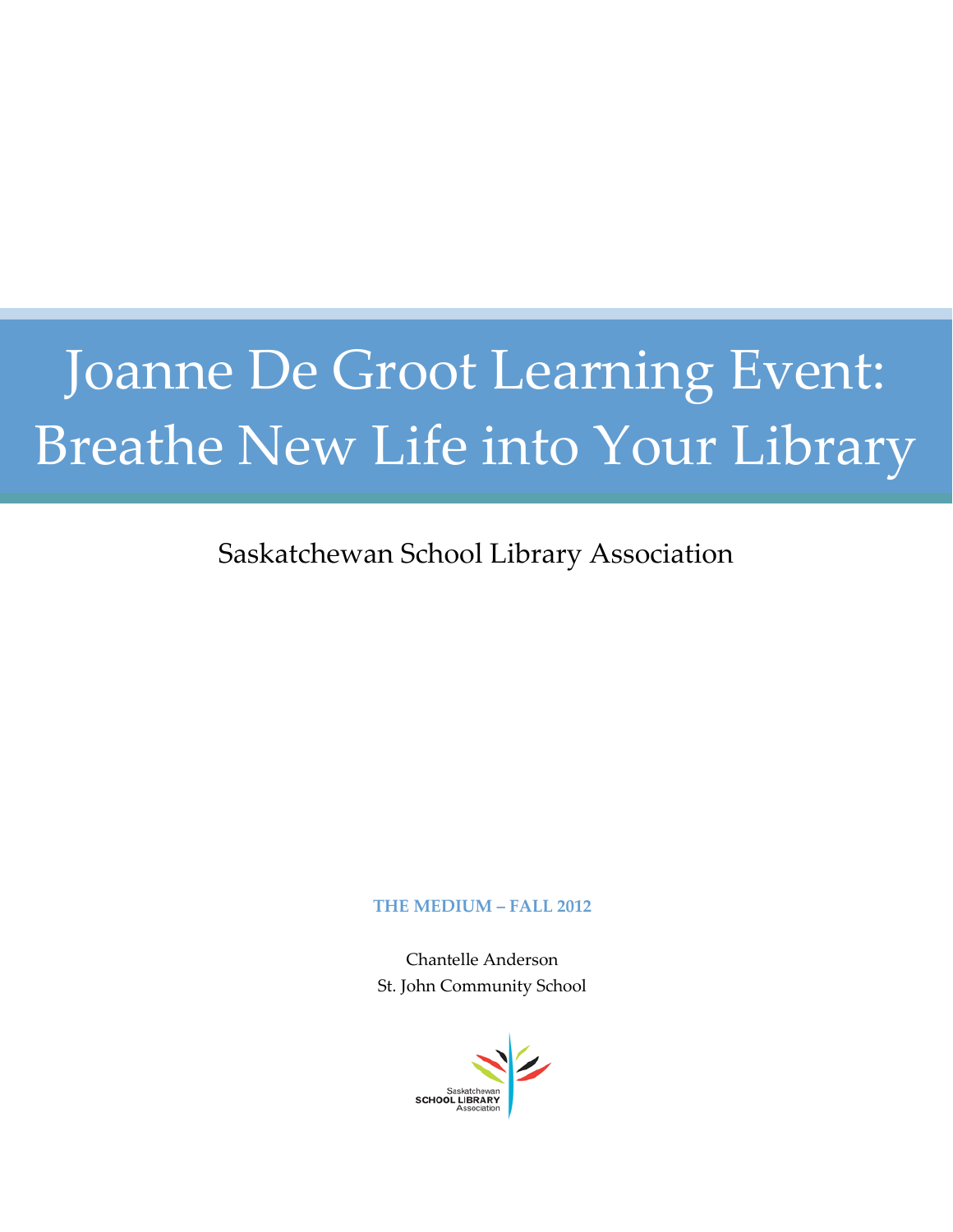## **Joanne De Groot Learning Event: Breathe New Life into Your Library**

#### Saskatchewan School Library Association

In September, SSLA hosted the first of four online Learning Events scheduled for the 2012-2013 year. The presenter was Joanne de Groot, an instructor at the University of Alberta. Joanne provided an informative presentation on ways teacher-librarians can enhance library programming and student participation.

Joanne began the presentation by noting that our libraries are no longer simply places to house and distribute books. It is also important to create an environment of "participatory culture" as referenced in Henry Jenkins' work, *Confronting the Challenges of Participatory Culture: Media Education for the 21st Century* **(**[http://digitallearning.macfound.org/atf/cf/%7B7E45C7E0-A3E0-4B89-AC9C-](http://digitallearning.macfound.org/atf/cf/%7B7E45C7E0-A3E0-4B89-AC9C-E807E1B0AE4E%7D/JENKINS_WHITE_PAPER.PDF)E807E1B0AE4E%7D/JENKINS WHITE PAPER.PDF). Joanne outlined the new skills and essential conditions that are needed in order to create this participatory culture in our libraries, as well as a wealth of ideas that can be implemented to bring our school communities into the library.

One condition that creates a participatory culture is incorporating play into library activities. Joanne noted that activities and assignments lose their appeal when they are seen simply as work. By combining elements of games and allowing the students to play, not only are teachers creating assignments that are more enjoyable, but also, they are encouraging greater participation and essentially creating an environment that enhances inquiry and learning. Whether it is a chess club, a trivial pursuit club, or a bowling tournament on a Wii gaming system, there are a multitude of ideas that can incorporate play in the school library.

Joanne also provided examples of non-play library activities which can be used to engage students. The key, she noted, is to determine the interests of the students and to build activities around those interests, such as making digital artifacts in an iMovie club, or participating in online simulation environments. The teacher-librarian can also present using Creative Commons materials, assist students with school media projects and then host a screening of mash-ups created by the students. Pending the availability of volunteer presenters in the community, the school library could also offer workshops on cooking, sewing or computer programming.

As times have changed, so too has the role of the school library. The space must be reinvented as a hub of activity rather than simply a room full of books. Teacher-librarians must continue to find new ways to reach out to the school community and bring them into the school libraries.